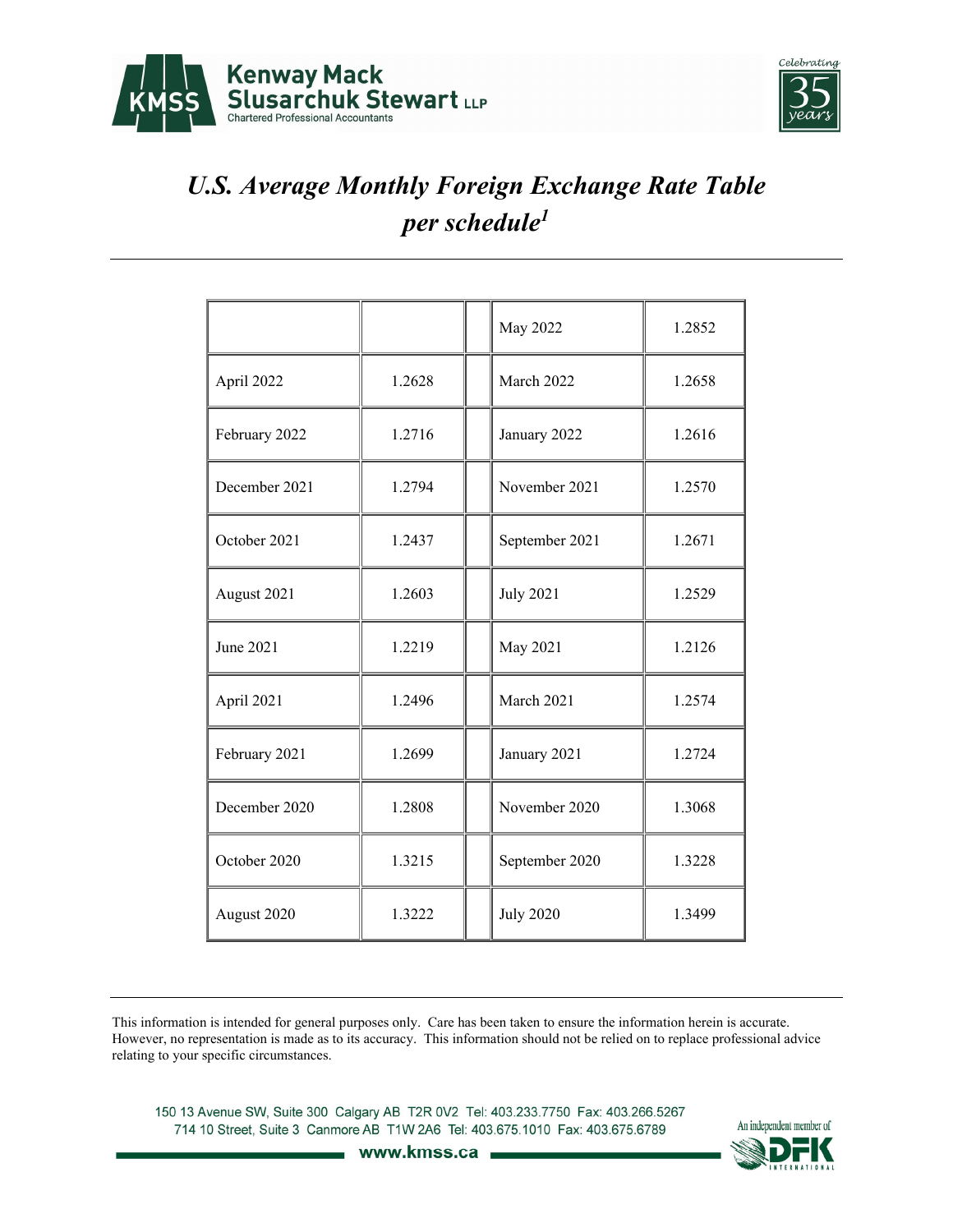



| June 2020     | 1.3550 | <b>May 2020</b>  | 1.3970 |
|---------------|--------|------------------|--------|
| April 2020    | 1.4058 | March 2020       | 1.3953 |
| February 2020 | 1.3286 | January 2020     | 1.3087 |
| December 2019 | 1.3172 | November 2019    | 1.3239 |
| October 2019  | 1.3190 | September 2019   | 1.3241 |
| August 2019   | 1.3277 | <b>July 2019</b> | 1.3101 |
| June 2019     | 1.3287 | May 2019         | 1.3459 |
| April 2019    | 1.3378 | March 2019       | 1.3368 |
| February 2019 | 1.3206 | January 2019     | 1.3301 |
| December 2018 | 1.3432 | November 2018    | 1.3200 |
| October 2018  | 1.3010 | September 2018   | 1.3037 |
| August 2018   | 1.3041 | <b>July 2018</b> | 1.3130 |

This information is intended for general purposes only. Care has been taken to ensure the information herein is accurate. However, no representation is made as to its accuracy. This information should not be relied on to replace professional advice relating to your specific circumstances.

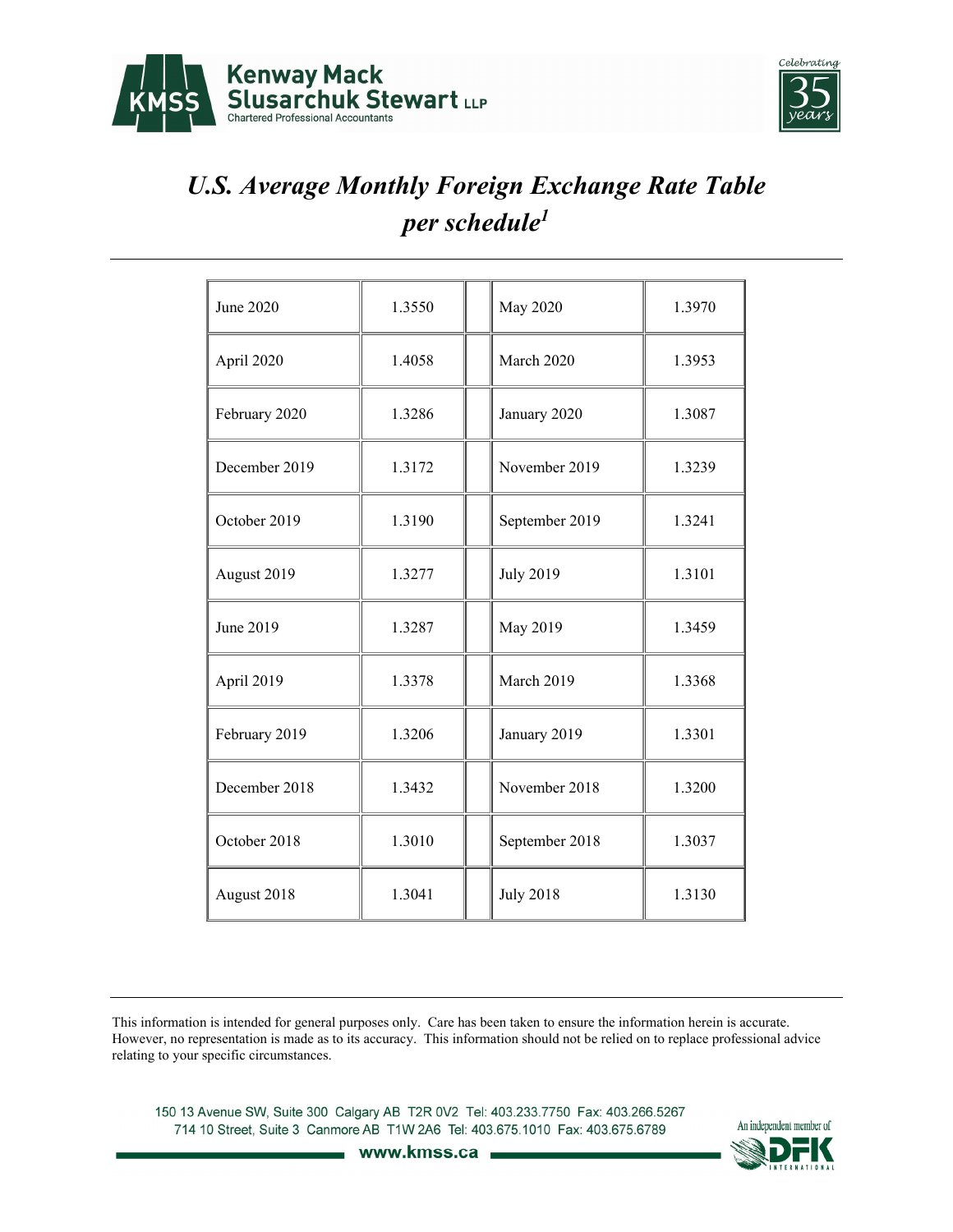



| June 2018     | 1.3129 | May 2018                | 1.2873 |
|---------------|--------|-------------------------|--------|
| April 2018    | 1.2733 | March 2018              | 1.2932 |
| February 2018 | 1.2586 | January 2018            | 1.2427 |
| December 2017 | 1.2771 | November 2017           | 1.2769 |
| October 2017  | 1.2605 | September 2017          | 1.2283 |
| August 2017   | 1.2605 | <b>July 2017</b>        | 1.2689 |
| June 2017     | 1.3298 | May 2017                | 1.3607 |
| April 2017    | 1.3440 | March 2017 <sup>2</sup> | 1.3386 |
| February 2017 | 1.3110 | January 2017            | 1.3191 |
| December 2016 | 1.3329 | November 2016           | 1.3438 |
| October 2016  | 1.3251 | September 2016          | 1.3109 |
| August 2016   | 1.2994 | <b>July 2016</b>        | 1.3050 |

This information is intended for general purposes only. Care has been taken to ensure the information herein is accurate. However, no representation is made as to its accuracy. This information should not be relied on to replace professional advice relating to your specific circumstances.

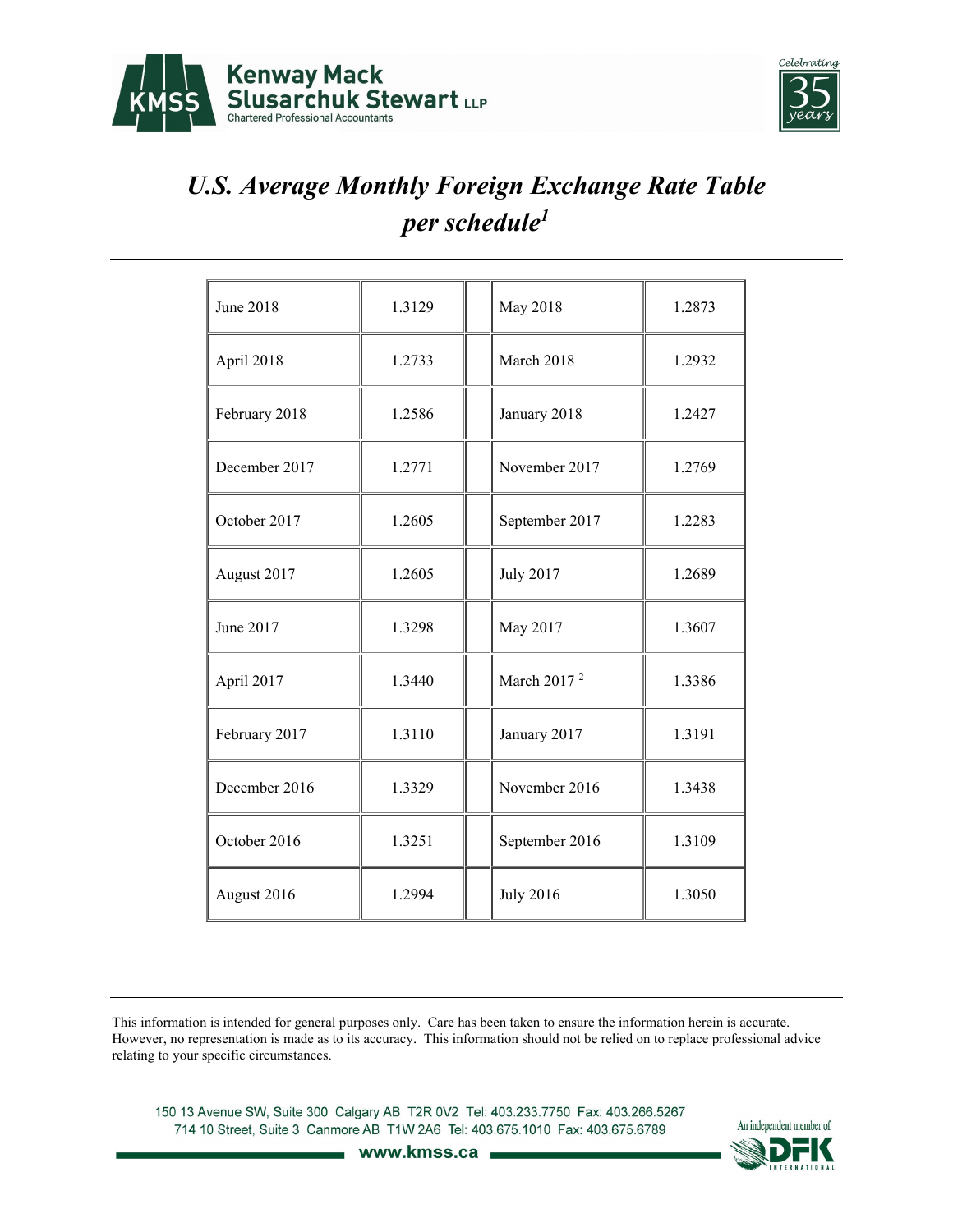



| June 2016     | 1.2896 | May 2016         | 1.2942 |
|---------------|--------|------------------|--------|
| April 2016    | 1.2819 | March 2016       | 1.3226 |
| February 2016 | 1.3796 | January 2016     | 1.4223 |
| December 2015 | 1.3705 | November 2015    | 1.3280 |
| October 2015  | 1.3073 | September 2015   | 1.3267 |
| August 2015   | 1.3149 | <b>July 2015</b> | 1.2865 |
| June 2015     | 1.2366 | May 2015         | 1.2185 |
| April 2015    | 1.2331 | March 2015       | 1.2619 |
| February 2015 | 1.2500 | January 2015     | 1.2115 |
| December 2014 | 1.1533 | November 2014    | 1.1326 |
| October 2014  | 1.1213 | September 2014   | 1.1012 |
| August 2014   | 1.0927 | <b>July 2014</b> | 1.0739 |

This information is intended for general purposes only. Care has been taken to ensure the information herein is accurate. However, no representation is made as to its accuracy. This information should not be relied on to replace professional advice relating to your specific circumstances.

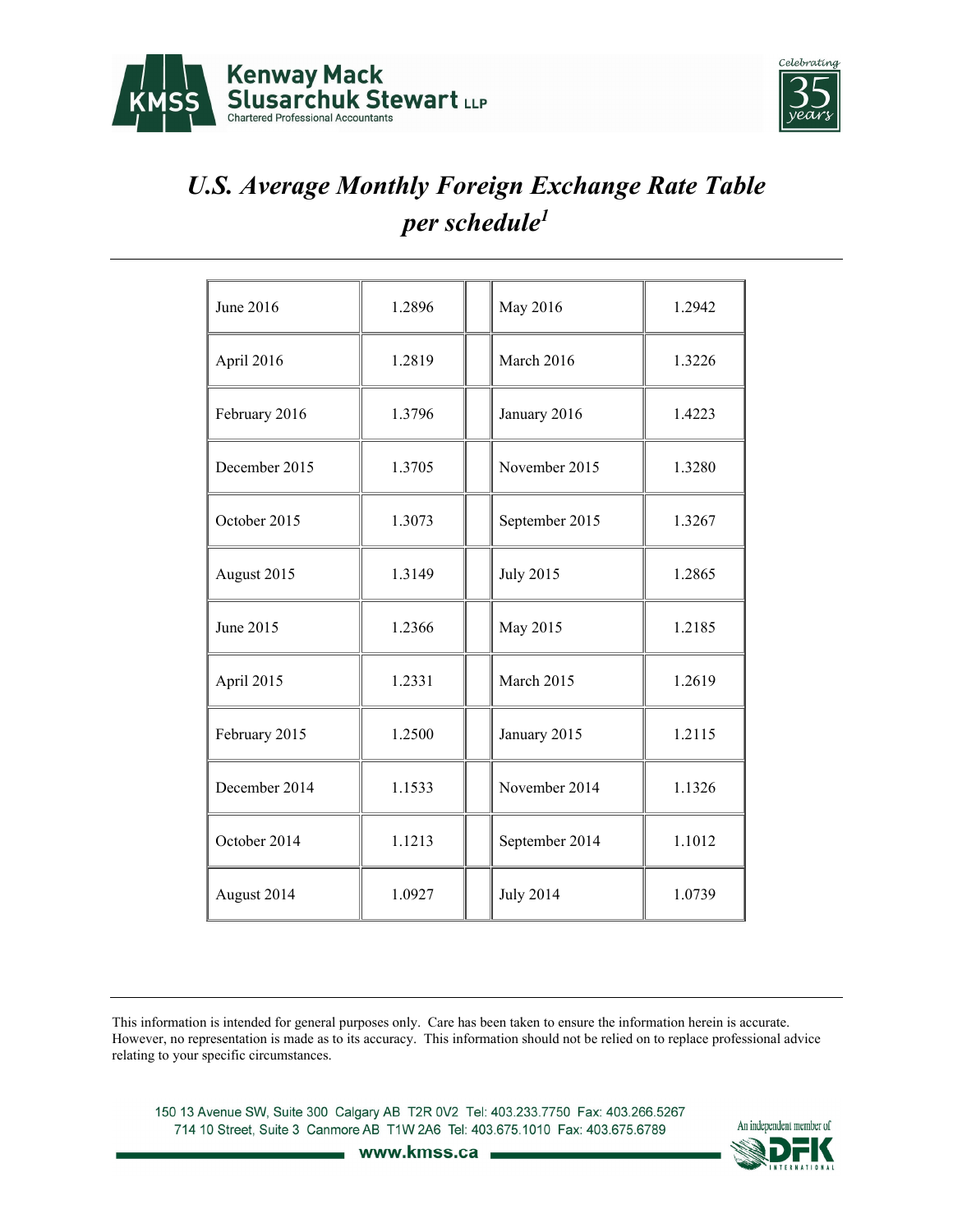



| June 2014     | 1.0831 | May 2014         | 1.0894 |
|---------------|--------|------------------|--------|
| April 2014    | 1.0991 | March 2014       | 1.1107 |
| February 2014 | 1.1055 | January 2014     | 1.0942 |
| December 2013 | 1.0639 | November 2013    | 1.0492 |
| October 2013  | 1.0364 | September 2013   | 1.0342 |
| August 2013   | 1.0409 | <b>July 2013</b> | 1.0403 |
| June 2013     | 1.0315 | May 2013         | 1.0199 |
| April 2013    | 1.0187 | March 2013       | 1.0247 |
| February 2013 | 1.0098 | January 2013     | 0.9921 |
| December 2012 | 0.9896 | November 2012    | 0.9970 |
| October 2012  | 0.9872 | September 2012   | 0.9783 |
| August 2012   | 0.9921 | <b>July 2012</b> | 1.0139 |

This information is intended for general purposes only. Care has been taken to ensure the information herein is accurate. However, no representation is made as to its accuracy. This information should not be relied on to replace professional advice relating to your specific circumstances.

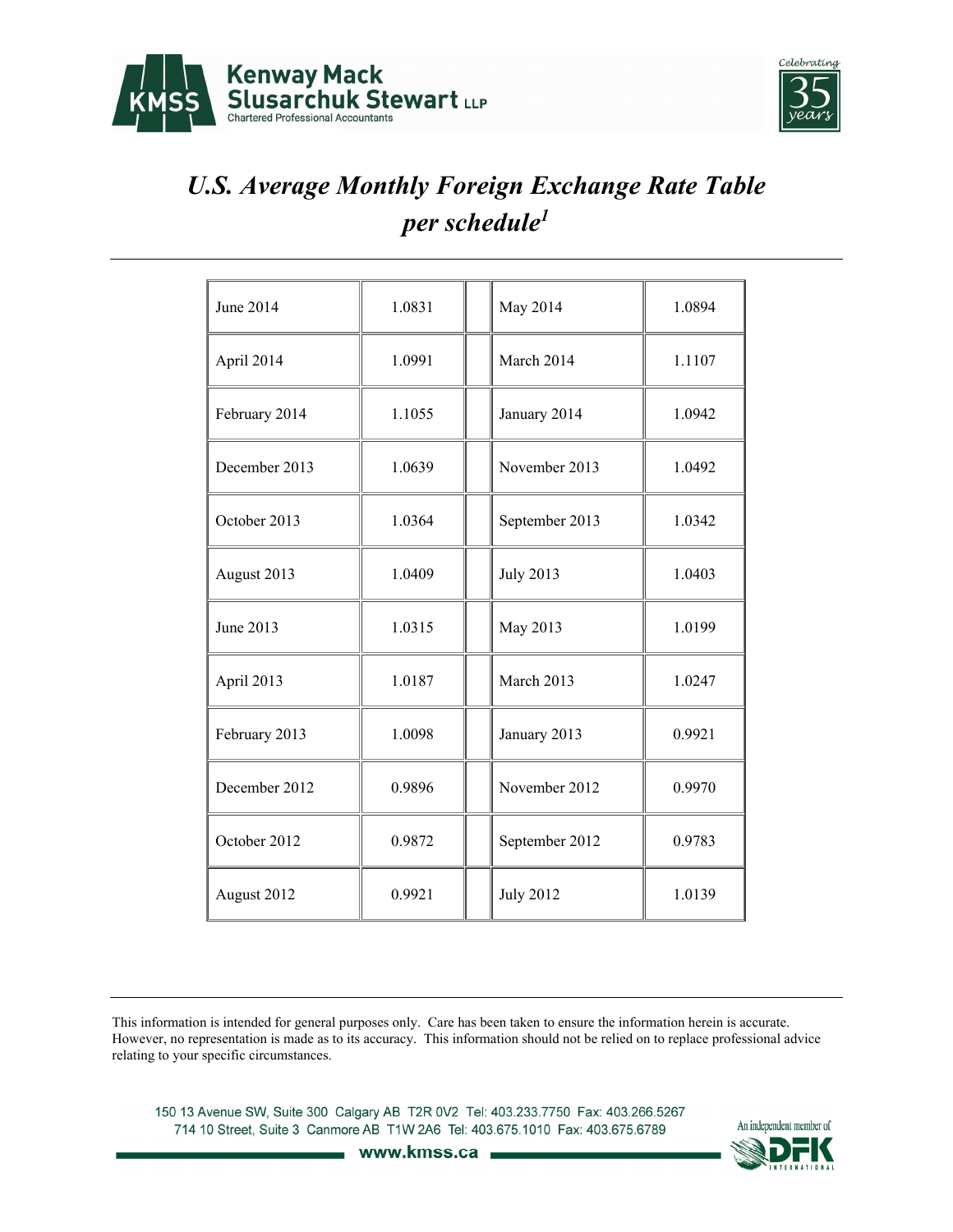



| June 2012     | 1.0281 | May 2012         | 1.0098 |
|---------------|--------|------------------|--------|
| April 2012    | 0.9926 | March 2012       | 0.9939 |
| February 2012 | 0.9965 | January 2012     | 1.0133 |
| December 2011 | 1.0238 | November 2011    | 1.0258 |
| October 2011  | 1.0198 | September 2011   | 1.0026 |
| August 2011   | 0.9828 | <b>July 2011</b> | 0.9553 |
| June 2011     | 0.9768 | May 2011         | 0.9680 |
| April 2011    | 0.9582 | March 2011       | 0.9766 |
| February 2011 | 0.9876 | January 2011     | 0.9938 |
| December 2010 | 1.0077 | November 2010    | 1.0128 |
| October 2010  | 1.0180 | September 2010   | 1.0331 |
| August 2010   | 1.0414 | <b>July 2010</b> | 1.0427 |

This information is intended for general purposes only. Care has been taken to ensure the information herein is accurate. However, no representation is made as to its accuracy. This information should not be relied on to replace professional advice relating to your specific circumstances.

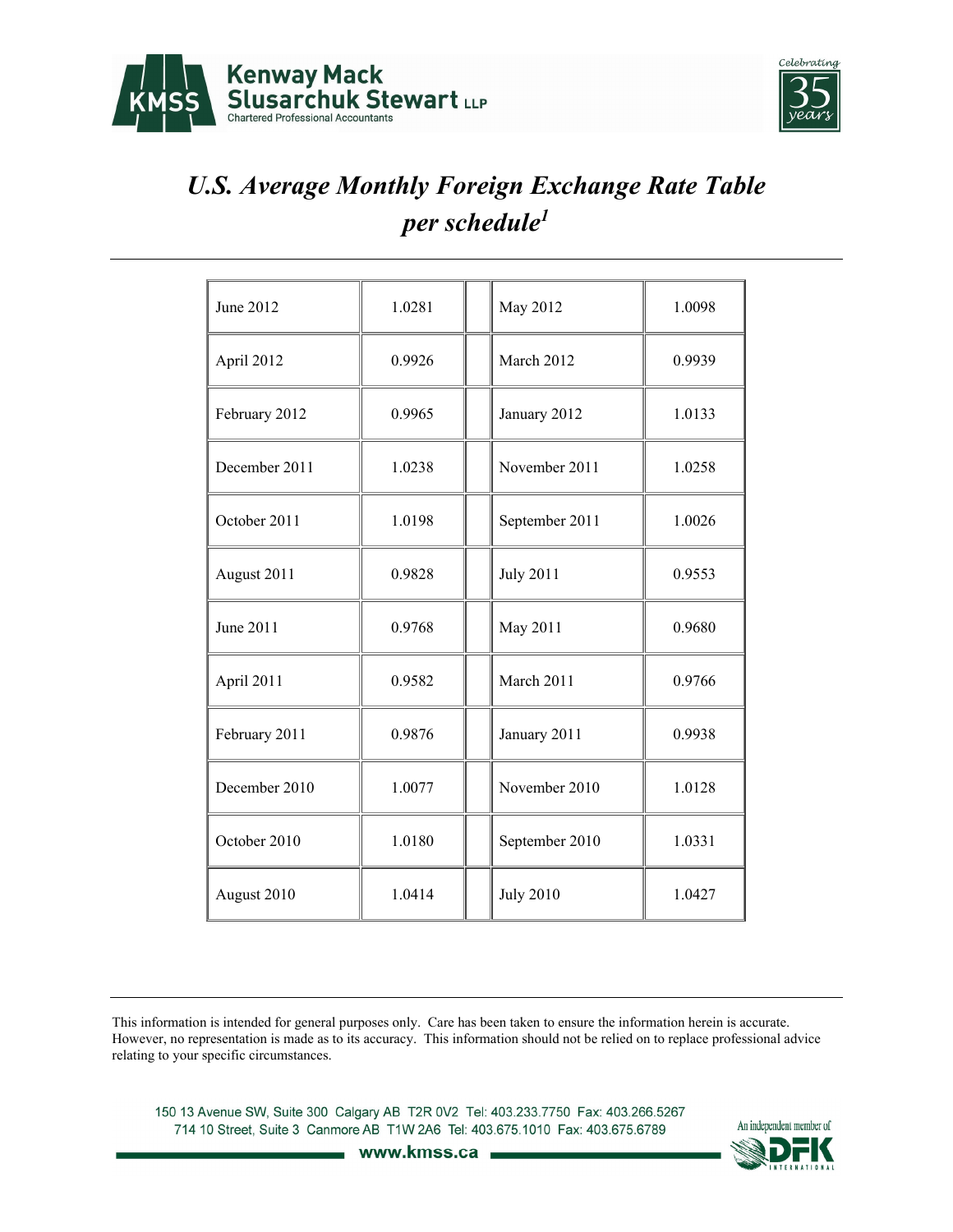



| June 2010     | 1.0379 | May 2010         | 1.0399 |
|---------------|--------|------------------|--------|
| April 2010    | 1.0051 | March 2010       | 1.0230 |
| February 2010 | 1.0568 | January 2010     | 1.0429 |
| December 2009 | 1.0544 | November 2009    | 1.0596 |
| October 2009  | 1.0549 | September 2009   | 1.0818 |
| August 2009   | 1.0882 | <b>July 2009</b> | 1.1222 |
| June 2009     | 1.1265 | <b>May 2009</b>  | 1.1509 |
| April 2009    | 1.2240 | March 2009       | 1.2645 |
| February 2009 | 1.2451 | January 2009     | 1.2263 |
| December 2008 | 1.2345 | November 2008    | 1.2182 |
| October 2008  | 1.1848 | September 2008   | 1.0583 |
| August 2008   | 1.0544 | <b>July 2008</b> | 1.0127 |

This information is intended for general purposes only. Care has been taken to ensure the information herein is accurate. However, no representation is made as to its accuracy. This information should not be relied on to replace professional advice relating to your specific circumstances.

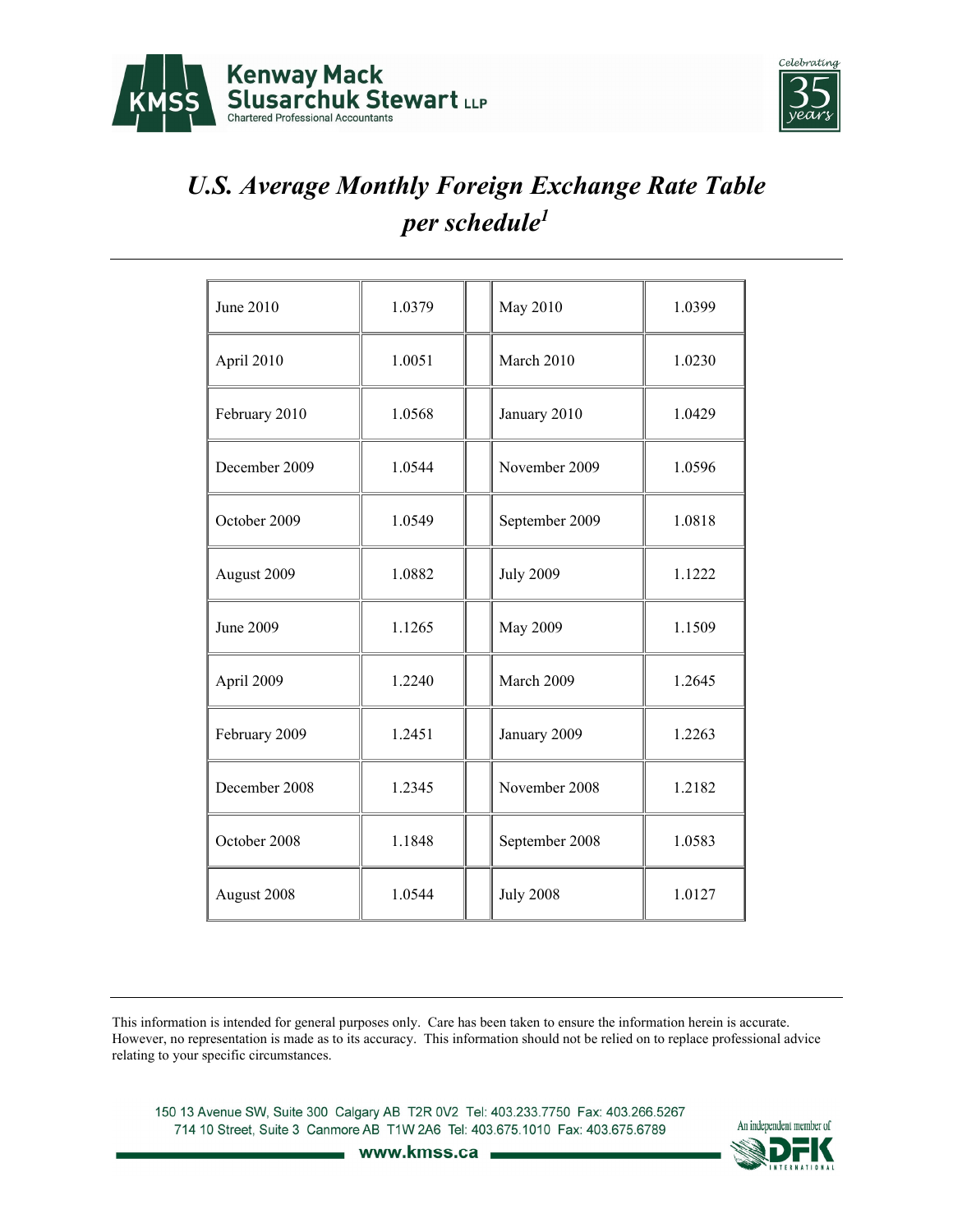



| <b>June 2008</b> | 1.0167 | <b>May 2008</b>  | 0.9994 |
|------------------|--------|------------------|--------|
| April 2008       | 1.0139 | March 2008       | 1.0020 |
| February 2008    | 0.9991 | January 2008     | 1.0111 |
| December 2007    | 1.0031 | November 2007    | 0.9671 |
| October 2007     | 0.9752 | September 2007   | 1.0254 |
| August 2007      | 1.0582 | <b>July 2007</b> | 1.0503 |
| June 2007        | 1.0652 | May 2007         | 1.0949 |
| April 2007       | 1.1343 | March 2007       | 1.1682 |
| February 2007    | 1.1707 | January 2007     | 1.1759 |
| December 2006    | 1.1530 | November 2006    | 1.1362 |
| October 2006     | 1.1286 | September 2006   | 1.1162 |
| August 2006      | 1.1183 | <b>July 2006</b> | 1.1292 |

This information is intended for general purposes only. Care has been taken to ensure the information herein is accurate. However, no representation is made as to its accuracy. This information should not be relied on to replace professional advice relating to your specific circumstances.

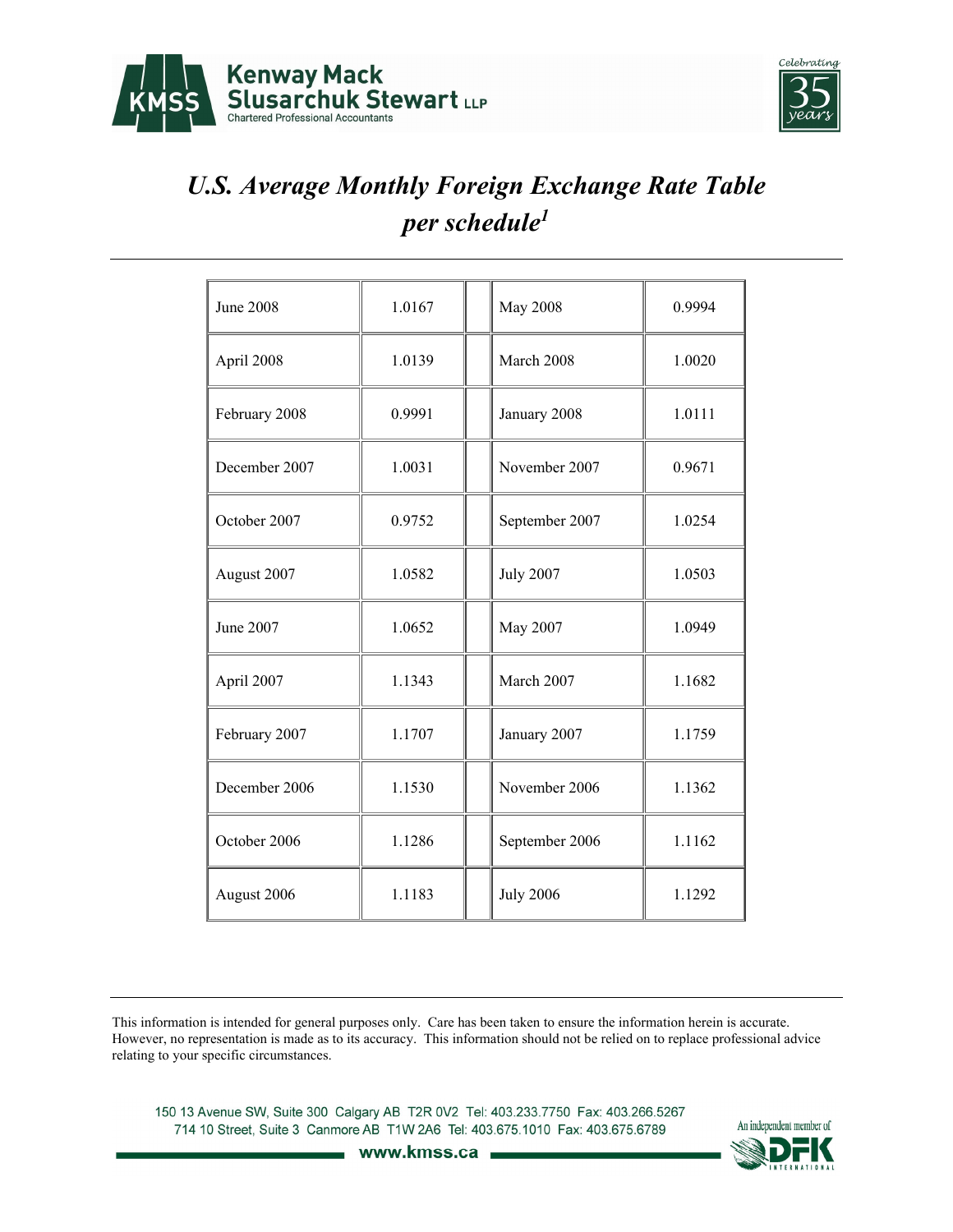



| June 2006     | 1.1138 | <b>May 2006</b>  | 1.1095 |
|---------------|--------|------------------|--------|
| April 2006    | 1.1438 | March 2006       | 1.1574 |
| February 2006 | 1.1489 | January 2006     | 1.1573 |
| December 2005 | 1.1610 | November 2005    | 1.1811 |
| October 2005  | 1.1776 | September 2005   | 1.1776 |
| August 2005   | 1.2040 | <b>July 2005</b> | 1.2227 |
| June 2005     | 1.2402 | May 2005         | 1.2555 |
| April 2005    | 1.2360 | March 2005       | 1.2161 |
| February 2005 | 1.2397 | January 2005     | 1.2253 |
| December 2004 | 1.2191 | November 2004    | 1.1961 |
| October 2004  | 1.2469 | September 2004   | 1.2878 |
| August 2004   | 1.3118 | <b>July 2004</b> | 1.3219 |

This information is intended for general purposes only. Care has been taken to ensure the information herein is accurate. However, no representation is made as to its accuracy. This information should not be relied on to replace professional advice relating to your specific circumstances.

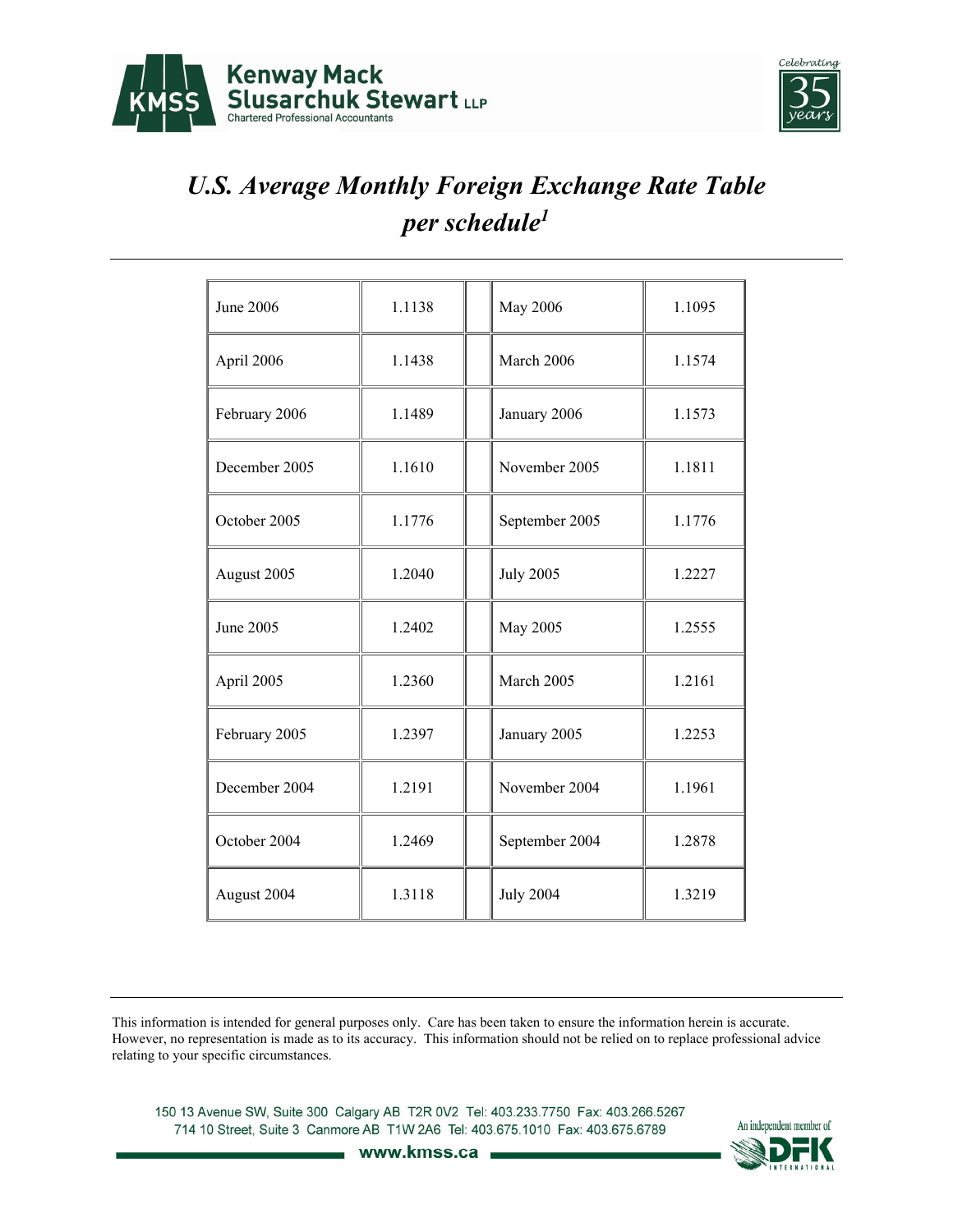



| June 2004        | 1.3577 | May 2004         | 1.3783 |
|------------------|--------|------------------|--------|
| April 2004       | 1.3425 | March 2004       | 1.3284 |
| February 2004    | 1.3290 | January 2004     | 1.2960 |
| December 2003    | 1.3128 | November 2003    | 1.3126 |
| October 2003     | 1.3218 | September 2003   | 1.3632 |
| August 2003      | 1.3957 | <b>July 2003</b> | 1.3815 |
| <b>June 2003</b> | 1.3523 | May 2003         | 1.3845 |
| April 2003       | 1.4585 | March 2003       | 1.4759 |
| February 2003    | 1.5124 | January 2003     | 1.5410 |
| December 2002    | 1.5593 | November 2002    | 1.5714 |
| October 2002     | 1.5778 | September 2002   | 1.5758 |
| August 2002      | 1.5679 | <b>July 2002</b> | 1.5459 |

This information is intended for general purposes only. Care has been taken to ensure the information herein is accurate. However, no representation is made as to its accuracy. This information should not be relied on to replace professional advice relating to your specific circumstances.

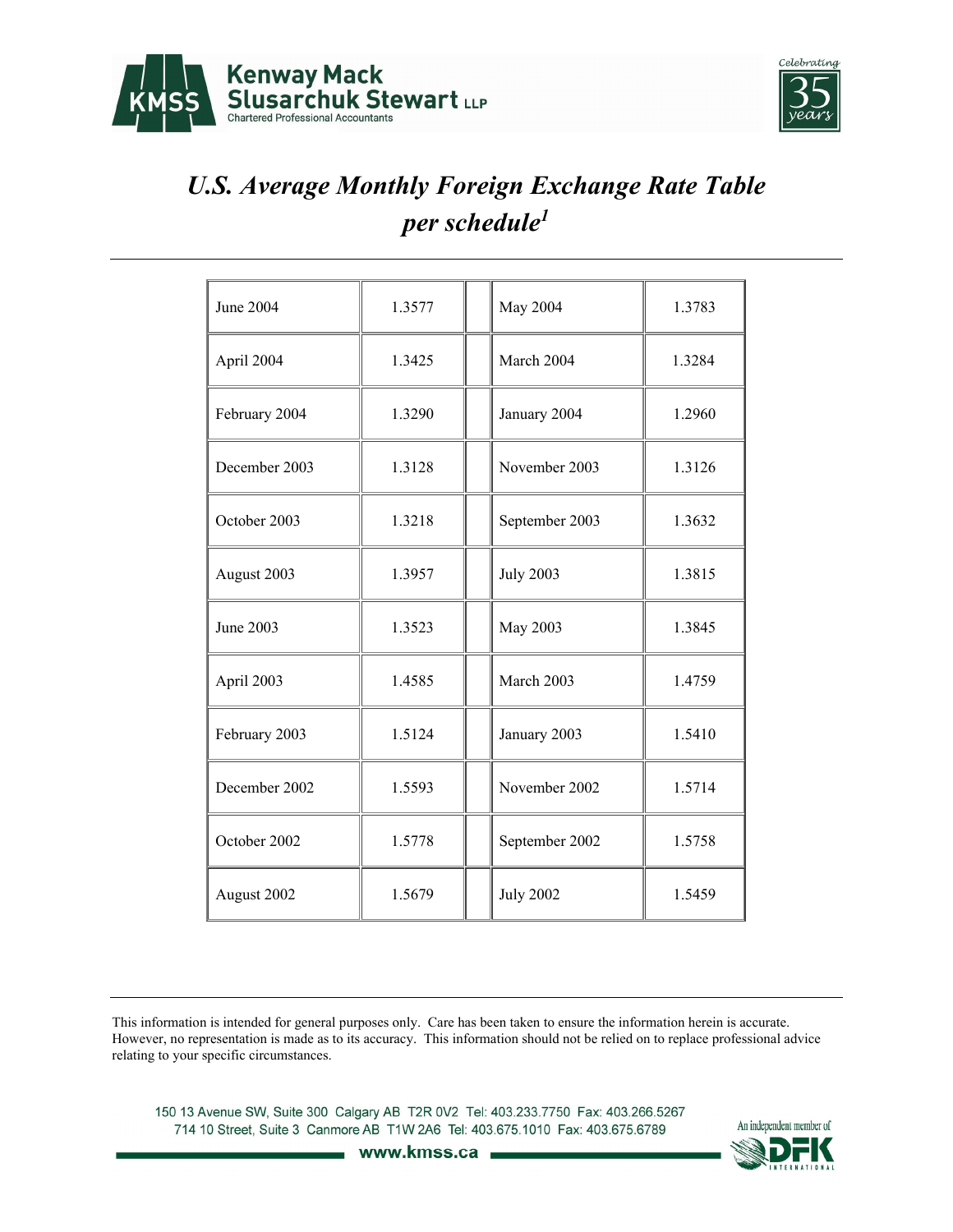



| June 2002     | 1.5317 | <b>May 2002</b>  | 1.5497 |
|---------------|--------|------------------|--------|
| April 2002    | 1.5814 | March 2002       | 1.5870 |
| February 2002 | 1.5958 | January 2002     | 1.6003 |
| December 2001 | 1.5775 | November 2001    | 1.5924 |
| October 2001  | 1.5712 | September 2001   | 1.5677 |
| August 2001   | 1.5402 | <b>July 2001</b> | 1.5304 |
| June 2001     | 1.5244 | <b>May 2001</b>  | 1.5415 |
| April 2001    | 1.5575 | March 2001       | 1.5585 |
| February 2001 | 1.5218 | January 2001     | 1.5032 |
| December 2000 | 1.5224 | November 2000    | 1.5422 |
| October 2000  | 1.5123 | September 2000   | 1.4862 |
| August 2000   | 1.4825 | <b>July 2000</b> | 1.4779 |

This information is intended for general purposes only. Care has been taken to ensure the information herein is accurate. However, no representation is made as to its accuracy. This information should not be relied on to replace professional advice relating to your specific circumstances.

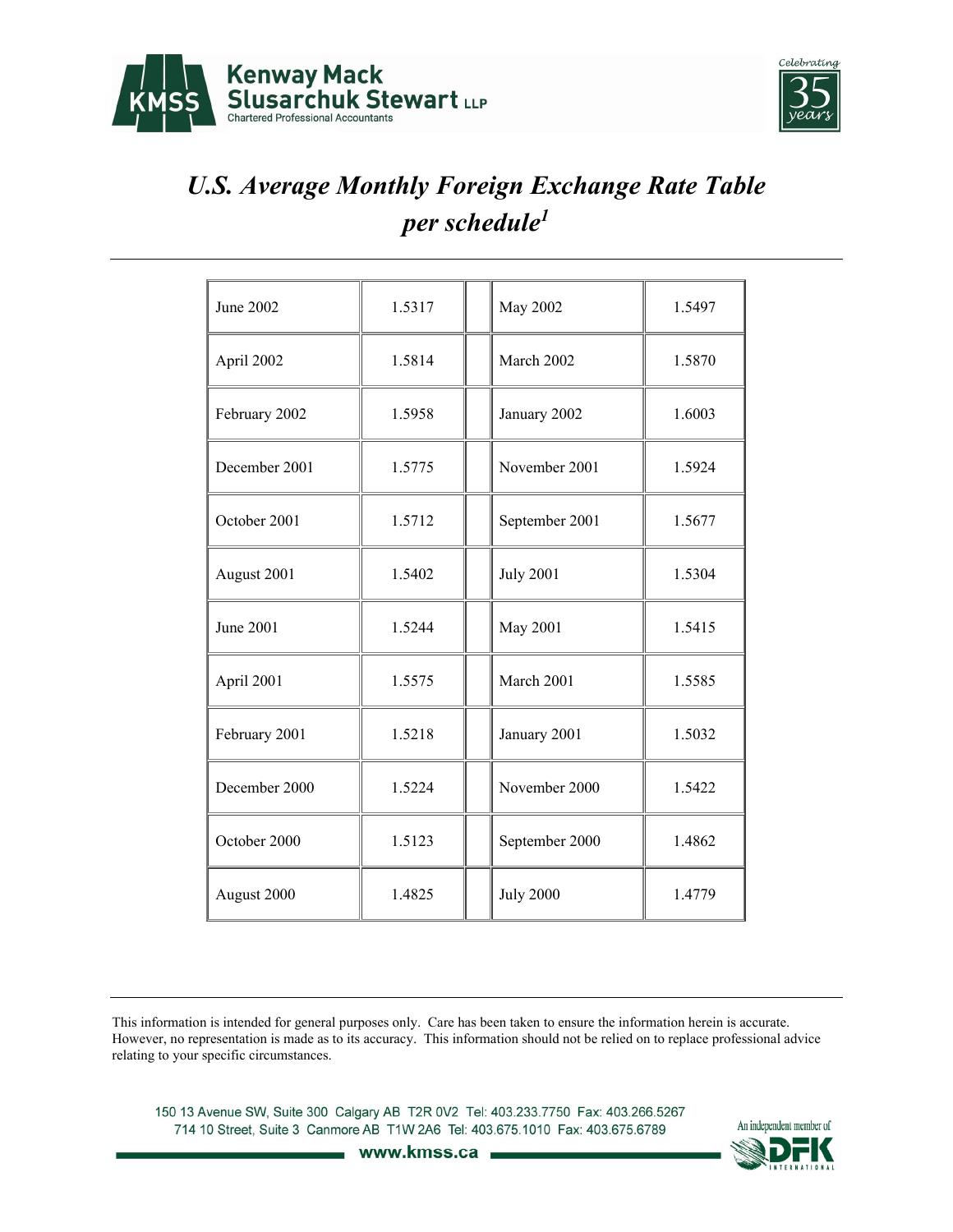



| June 2000     | 1.4768 | <b>May 2000</b>  | 1.4955 |
|---------------|--------|------------------|--------|
| April 2000    | 1.4684 | March 2000       | 1.4606 |
| February 2000 | 1.4511 | January 2000     | 1.4489 |
| December 1999 | 1.4733 | November 1999    | 1.4675 |
| October 1999  | 1.4773 | September 1999   | 1.4768 |
| August 1999   | 1.4923 | <b>July 1999</b> | 1.4888 |
| June 1999     | 1.4691 | May 1999         | 1.4620 |
| April 1999    | 1.4874 | March 1999       | 1.5175 |
| February 1999 | 1.4973 | January 1999     | 1.5192 |
| December 1998 | 1.5422 | November 1998    | 1.5394 |
| October 1998  | 1.5450 | September 1998   | 1.5213 |
| August 1998   | 1.5353 | <b>July 1998</b> | 1.4876 |

This information is intended for general purposes only. Care has been taken to ensure the information herein is accurate. However, no representation is made as to its accuracy. This information should not be relied on to replace professional advice relating to your specific circumstances.

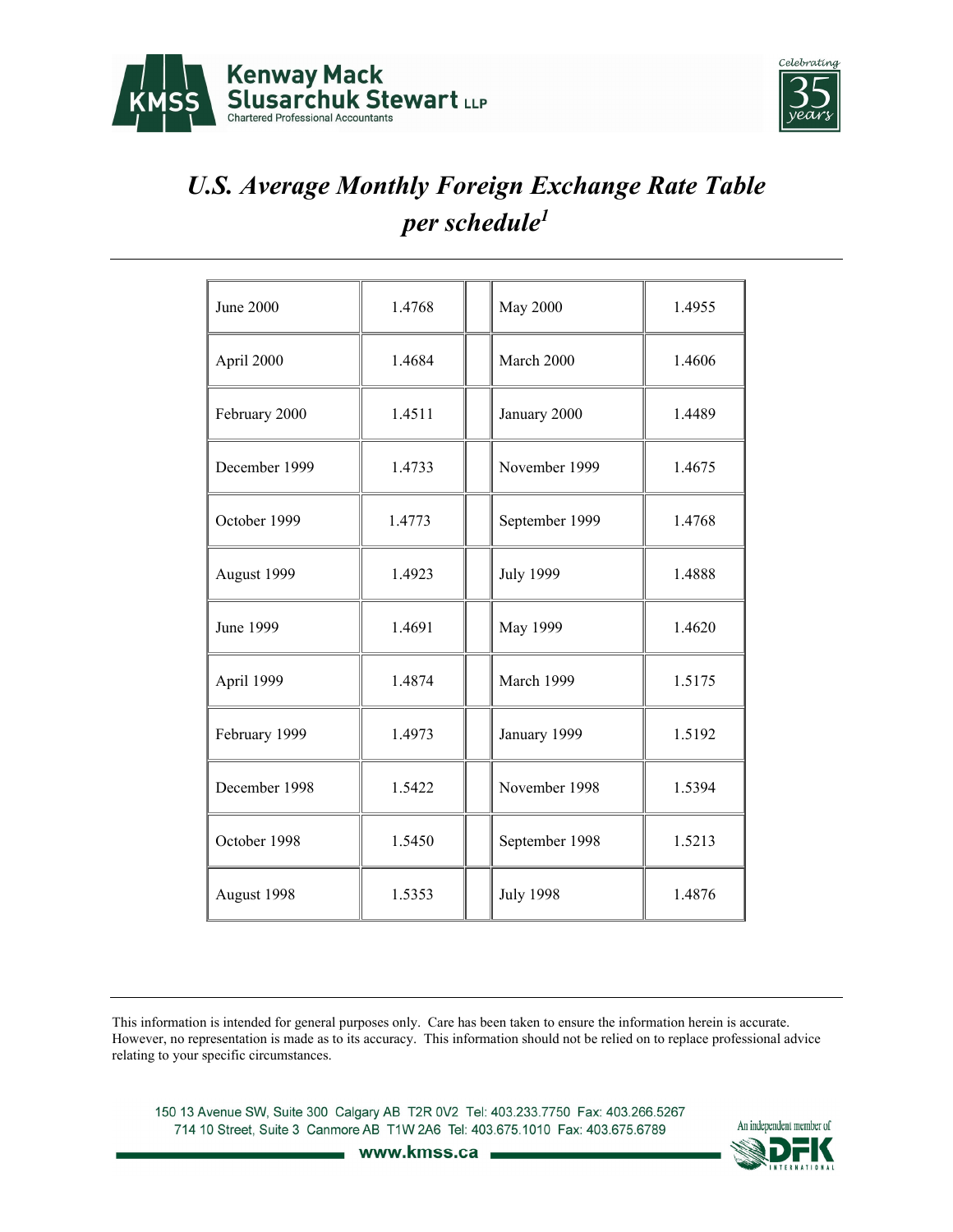![](_page_12_Picture_0.jpeg)

![](_page_12_Picture_1.jpeg)

| <b>June 1998</b> | 1.4653 | <b>May 1998</b>  | 1.4450 |
|------------------|--------|------------------|--------|
| April 1998       | 1.4298 | March 1998       | 1.4163 |
| February 1998    | 1.4340 | January 1998     | 1.4408 |
| December 1997    | 1.4267 | November 1997    | 1.4133 |
| October 1997     | 1.3867 | September 1997   | 1.3869 |
| August 1997      | 1.3905 | <b>July 1997</b> | 1.3771 |
| June 1997        | 1.3840 | May 1997         | 1.3805 |
| April 1997       | 1.3940 | March 1997       | 1.3718 |
| February 1997    | 1.3552 | January 1997     | 1.3486 |
| December 1996    | 1.3618 | November 1996    | 1.3384 |
| October 1996     | 1.3506 | September 1996   | 1.3692 |
| August 1996      | 1.3718 | <b>July 1996</b> | 1.3693 |

This information is intended for general purposes only. Care has been taken to ensure the information herein is accurate. However, no representation is made as to its accuracy. This information should not be relied on to replace professional advice relating to your specific circumstances.

![](_page_12_Picture_6.jpeg)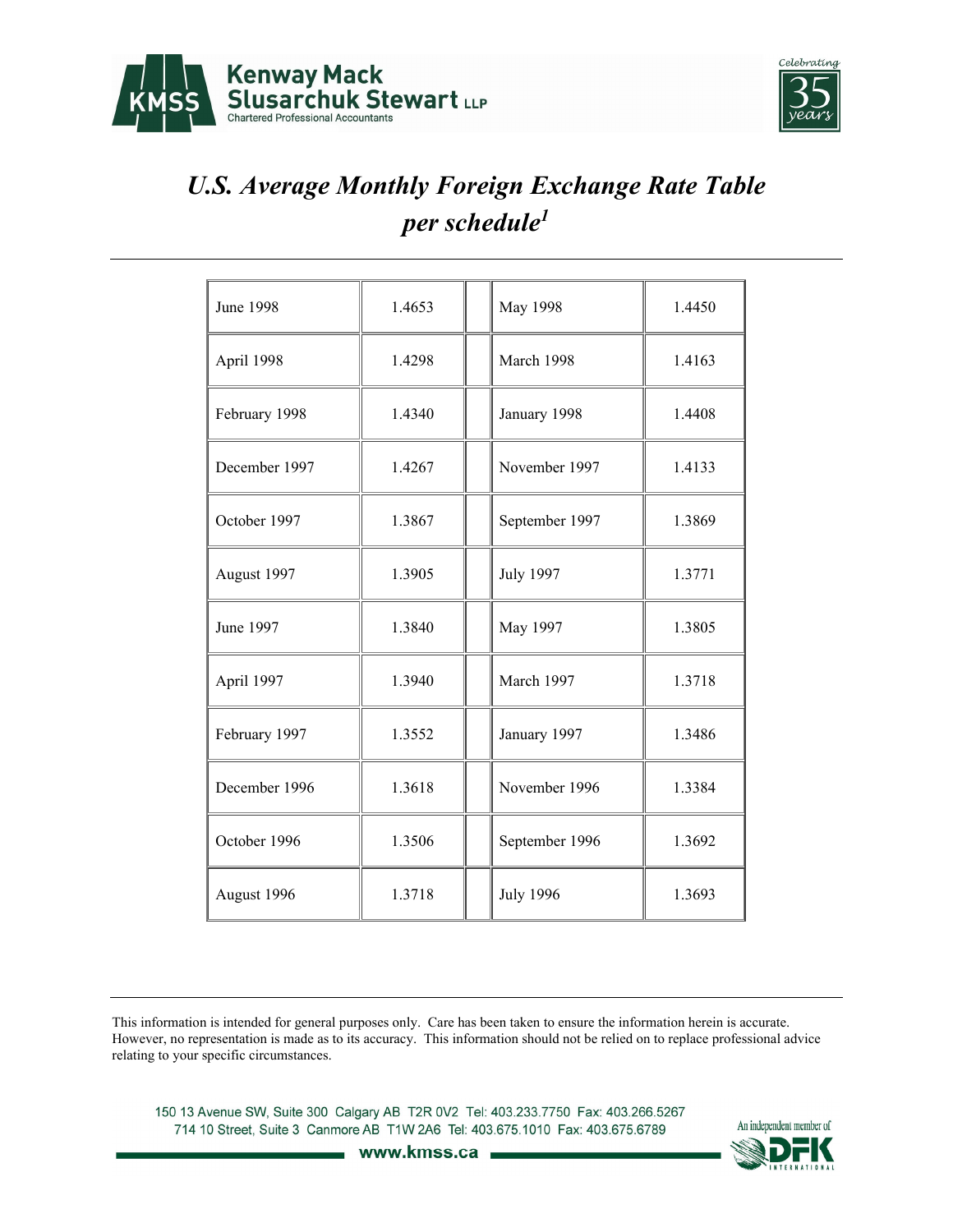![](_page_13_Picture_0.jpeg)

![](_page_13_Picture_1.jpeg)

| June 1996     | 1.3655 | May 1996         | 1.3690 |
|---------------|--------|------------------|--------|
| April 1996    | 1.3591 | March 1996       | 1.3653 |
| February 1996 | 1.3755 | January 1996     | 1.3665 |
| December 1995 | 1.3695 | November 1995    | 1.3532 |
| October 1995  | 1.3455 | September 1995   | 1.3507 |
| August 1995   | 1.3549 | <b>July 1995</b> | 1.3609 |
| June 1995     | 1.3772 | May 1995         | 1.3608 |
| April 1995    | 1.3759 | March 1995       | 1.4074 |
| February 1995 | 1.4005 | January 1995     | 1.4129 |
| December 1994 | 1.3884 | November 1994    | 1.3649 |
| October 1994  | 1.3500 | September 1994   | 1.3537 |
| August 1994   | 1.3776 | <b>July 1994</b> | 1.3825 |

This information is intended for general purposes only. Care has been taken to ensure the information herein is accurate. However, no representation is made as to its accuracy. This information should not be relied on to replace professional advice relating to your specific circumstances.

![](_page_13_Picture_6.jpeg)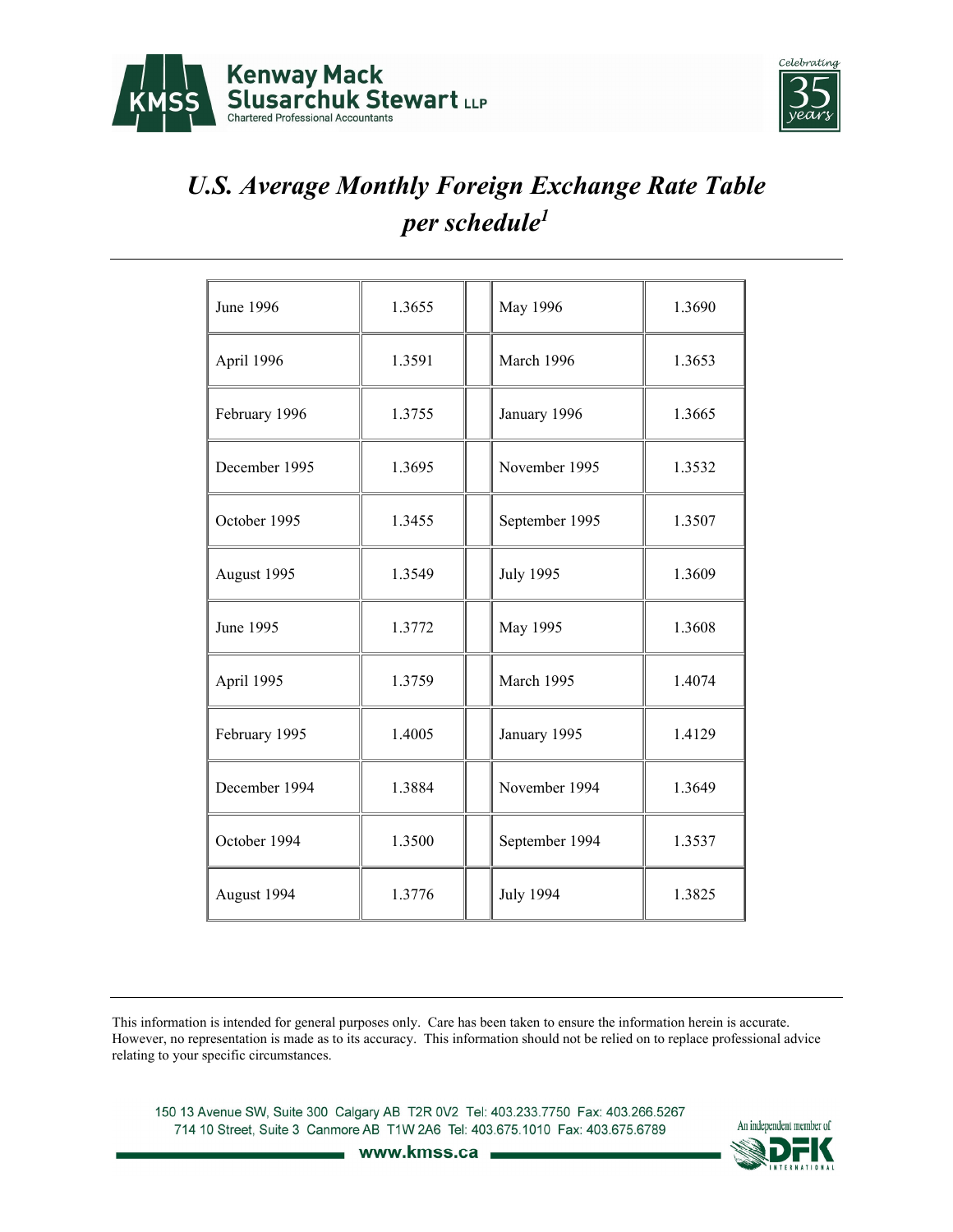![](_page_14_Picture_0.jpeg)

![](_page_14_Picture_1.jpeg)

| June 1994     | 1.3838 | May 1994     | 1.3810 |
|---------------|--------|--------------|--------|
| April 1994    | 1.3825 | March 1994   | 1.3643 |
| February 1994 | 1.3421 | January 1994 | 1.3174 |

#### **Currency Converter**

#### **US \$ Year End Average Rates**

| 2021 | 1.2535 |
|------|--------|
| 2020 | 1.3415 |
| 2019 | 1.3269 |
| 2018 | 1.2957 |
| 2017 | 1.2986 |
| 2016 | 1.3248 |
| 2015 | 1.2787 |
| 2014 | 1.1045 |
| 2013 | 1.0299 |
| 2012 | 0.9996 |
| 2011 | 0.9891 |
| 2010 | 1.0299 |
| 2009 | 1.1420 |
| 2008 | 1.0660 |
| 2007 | 1.0748 |
| 2006 | 1.1341 |
| 2005 | 1.2116 |
| 2004 | 1.3015 |
|      |        |

This information is intended for general purposes only. Care has been taken to ensure the information herein is accurate. However, no representation is made as to its accuracy. This information should not be relied on to replace professional advice relating to your specific circumstances.

![](_page_14_Picture_9.jpeg)